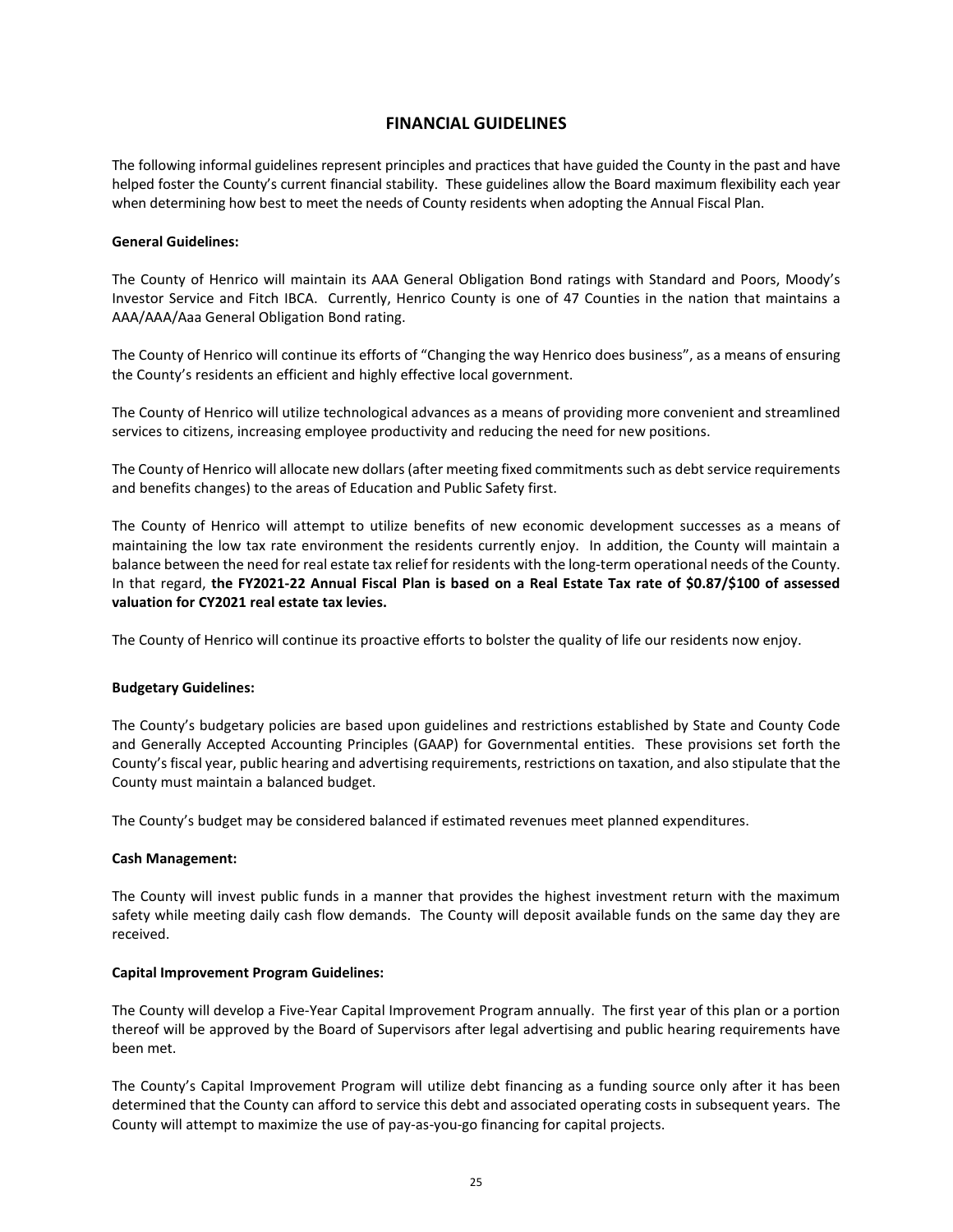### *Financial Guidelines (continued)*

The County will continue to enhance the level of pay-as-you-go funding in the annual Capital budget as a means of reducing reliance on debt financing for capital projects.

The County will ensure that all operating costs arising from approved capital projects are accounted for in the operating budget, through the compilation of an annual crosswalk analysis that captures all such costs.

The County will maintain its physical assets at a level adequate to protect the County's capital investment and minimize future maintenance and replacement costs. The operating budget will provide for the adequate maintenance of these facilities and infrastructure.

### **Debt Guidelines:**

A long-term debt affordability analysis will be completed on an annual basis as a means of ensuring that the County does not exceed its ability to service current and future debt requirements. This analysis will verify that the County is maintaining the following prescribed ratios and will be performed in conjunction with the County's Capital Improvement Program Process. The guidelines that are utilized are as follows:

> Debt Service as a Percentage of General Fund Expenditures: 7.75% Debt as a Percentage of Assessed Value: 1.49%

The County will adopt annual water and sewer rates that will generate sufficient revenues to meet the legal requirements of Enterprise Fund bond covenants. These rates will also allow for adequate capital replacement in water and sewer systems.

### **Revenues:**

Multi-Year revenue and expenditure forecasts for all County funds will be included as a part of the Adopted Annual Fiscal Plan.

The County of Henrico will attempt to maintain a stable but diversified revenue base as a means of sheltering it from fluctuations in the economy.

The County will continue to strive to exceed a 70% residential – 30% commercial real estate assessment ratio. Maintaining a healthy commercial ratio will help the County maintain current tax rates while continuing to enhance service delivery efforts – particularly in the area of Education.

While revenues are monitored continually, a report is compiled quarterly that depicts current year trends, receipts, and explains any unanticipated revenue variances.

With the approval by the voters of a referendum on November 5, 2013 and subsequent ordinance approved by the Board of Supervisors on February 25, 2014, all revenues generated by a 4% tax on food and beverages sold in restaurants, commonly known as a "meals tax", will support the operations and capital infrastructure of Henrico County Public Schools.